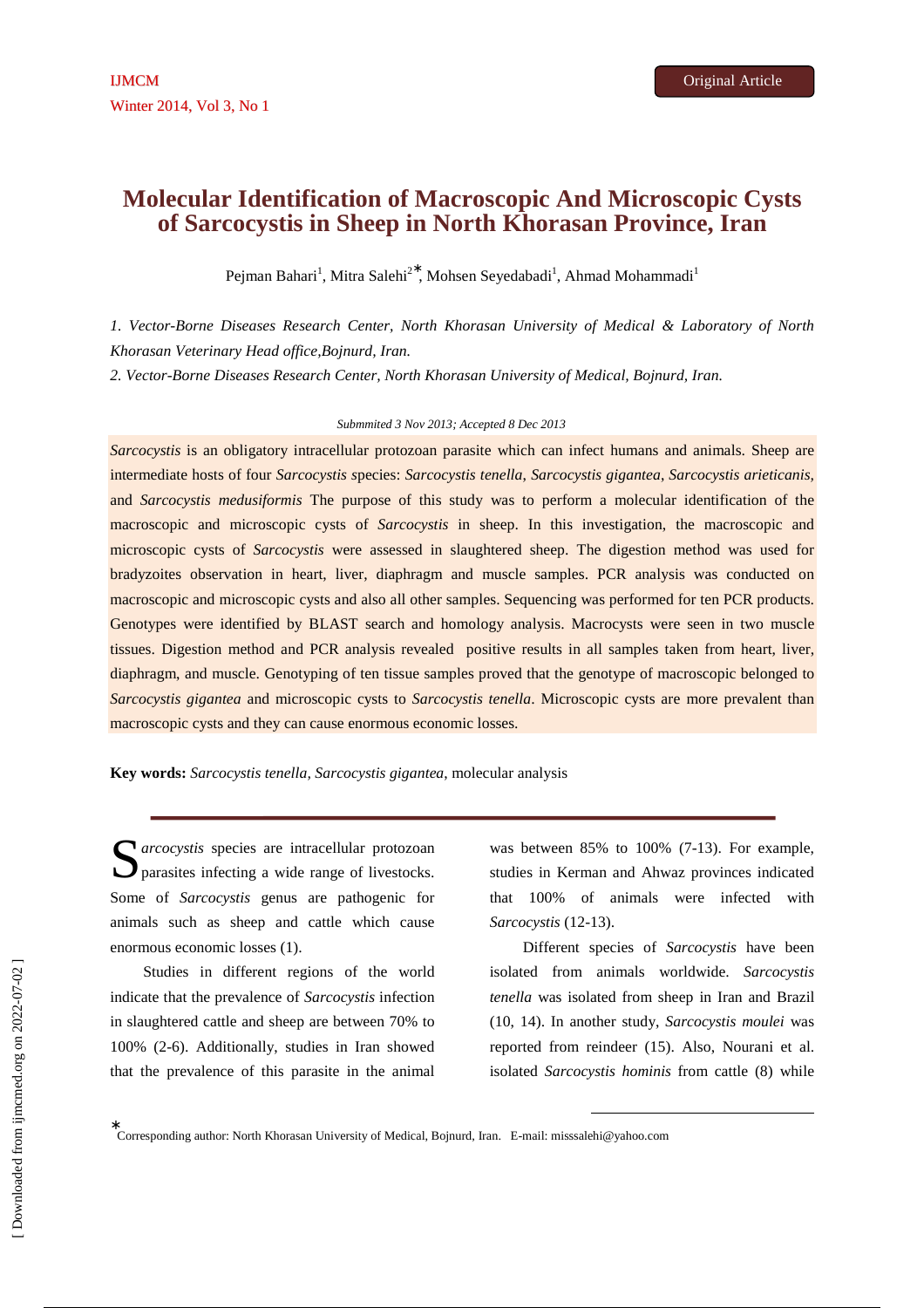Kalantari et al. separeted *S. cruzi* from cattle (16). Dalimi et al. determined *S. gigantea* and *S. arieticanis* in sheep (9).

Sheep are intermediate hosts of four *Sarcocystis* species: *S. tenella*, *S.gigantea*, *S. arieticanis,* and *S. medusiformis* (1). *S. tenella* and *S. gigantea* have worldwide distribution (1, 9-10, 14). *S. gigantea* and *S. medusiformis* which are non-pathogenic and transferred by cats, can create some macroscopic visible cysts (1). *S. tenella* and *S. arieticanis* are transmitted by dogs and can cause microscopic cysts (1). Pathogenic species in sheep may cause severe disease or abortion during the early phase of infection (1). Sheep will become infected with *S. tenella* by swallowing sporocysts in faces of dog. The first and second meront were created in the asexual stage of *S. tenella* (1). Cysts of *S. tenella* can be found in all sheep tissues. In addition, cysts of *S. tenella* may be formed in the cells of the central nervous system of sheep (1).

In official health control of slaughterhouses, the carcasses infected with macroscopic cysts are removed by veterinarians. But, the microscopic cysts remain because they are not visible. Since, some of microscopic cysts are pathogenic in sheep, thus, we decided to perform the molecular identification of microscopic and macroscopic cysts of this parasite in sheep.

## **Materials and Methods**

### **Sampling method**

This descriptive cross-sectional study was accomplished in eight months, from December 2012 to July 2013. 160 samples were collected from the heart ( $N = 40$ ), liver ( $N = 40$ ), diaphragm  $(N= 40)$  and muscle  $(N= 40)$  from 40 slaughtered sheep (20 males and 20 females) aged between 3 months to 3 years in the slaughterhouses of North Khorasan province.

# **Tissue digestion**

Tissue digestion method was used for observing bradyzoite in tissue samples. Seventy

grams of each tissue were ground and digested in 1.5% HCL and 0.5% Pepsin at 29°C overnight. The digested samples were filtered through mesh and centrifuged at 1500 rpm for 10 minutes. Then the supernatant was discarded and the pellet was stained by Giemsa and examined microscopically to detect bradyzoites of *Sarcocystis*. For observing bradyzoite in macroscopic cysts; macroscopic cysts were separated from intact tissues and then, both macroscopic cyst and intact tissues were digested, separately.

## **DNA extraction and PCR amplification**

For DNA extraction, a small piece of each sample was selected, and DNAs were extracted using tissue DNA extraction kit (Cinnagen company). PCR analysis was performed on all tissue samples using Sar primers including Sar-F1 Forward 5'GCACTTGATGAATTCTGGCA3' and Sar-R1 Reverse 5'CACCACCCATAGAATCAAG 3' (9). PCR reaction was carried out in 30 ml of Ampliqone (Taq DNA polymerase master Mix RED, Denmark). Twenty-five microliters of Taq Master mix were used with 10 ng template DNA,  $0.1 \mu M$  of each primer and distilled water. Cycles of PCR were set up as follows: Predenaturation step at 94 ° C for 5 min and 30 cycles of denaturation at 94 ° C for 45 s, annealing at 55 °C for 1 min and extension at  $72$  ° C for 1 min with an elongation step of 7 min at 72 °C at the last cycle. PCR product was electrophoresed on 2% agarose gel, stained with Ethidium Bromide (0.5 µg/ml) and visualized under the UV light.

# **Sequencing and genotyping of isolates**

10 PCR products (2 hearts, 2 livers, 2 diaphragms and 4 muscles) were purified. using column-based purification kit and then sequenced through automatic sequencer of the Korean Macrogen Company.

The obtained sequences were edited using Bioedit software program. Genotype identification was performed by comparing with available *Sarcocystis* DNA sequences in the GenBank based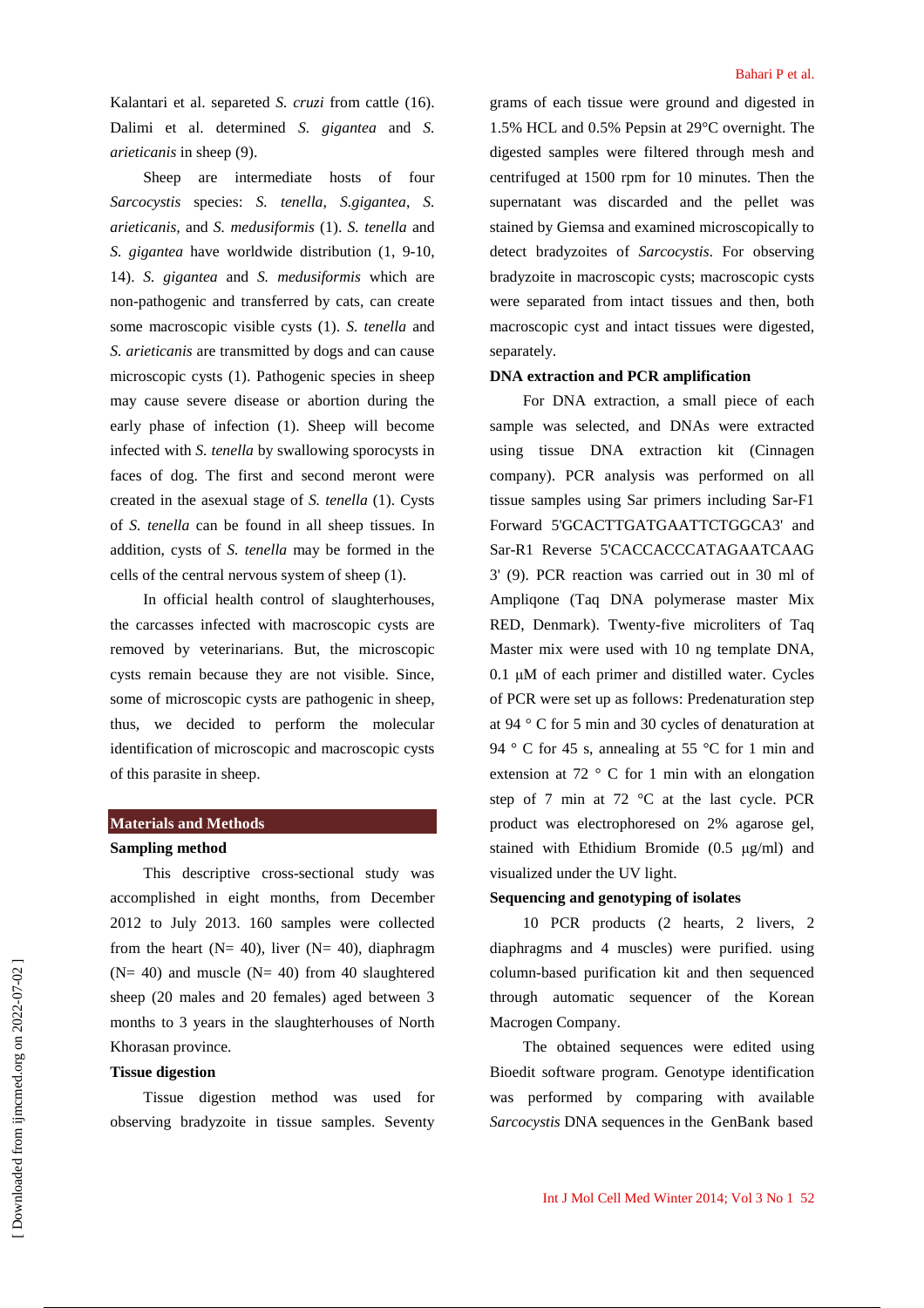#### Molecular Identification of Sarcocystis Cysts

on sequence analysis of 18s rRNA region.

#### **Results**

In this study, two samples of muscle had macroscopic cysts (Figure1 and table1). In addition, these muscles were found to be infected with microscopic cysts by digestion method. The results of digestion method showed that all samples of heart, diaphragm, muscle and liver were infected with bradyzoites of *Sarcocystis* (Figure 2). PCR analysis of macrocysts and microcysts as well as all samples showed a specific 600 bp band on the agarose gel (Figures 3 and 4). The results obtained from sequencing of ten samples (2 hearts, 2 diaphragms, 4 muscles and 2 livers) showed that the genotype of macroscopic and microscopic cysts correspond to *Sarcocystis gigantea* and *Sarcocystis tenella,* respectively. The genotypes and accession numbers are shown in table 2.

| Table 1. Number of macroscopic and microscopic cysts in sheep's tissues and used methods |             |             |           |           |          |  |  |  |
|------------------------------------------------------------------------------------------|-------------|-------------|-----------|-----------|----------|--|--|--|
|                                                                                          | Macroscopic | Microscopic | Digestion | Molecular | Negative |  |  |  |
|                                                                                          | cyst        | cyst        | method    | method    |          |  |  |  |
| Heart                                                                                    | $\Omega$    | 40          | 40        | 40        | O        |  |  |  |
| Diaphragm                                                                                | 0           | 40          | 40        | 40        | $\Omega$ |  |  |  |
| Muscle                                                                                   |             | 38          | 40        | 40        | $\theta$ |  |  |  |
| Liver                                                                                    |             | 40          | 40        | 40        | 0        |  |  |  |



**Fig 1.** Macroscopic cyst in muscle of sheep.



**Fig 3.** PCR Product from extracted DNA of Sarcocystis in different tissues. M: Molecular weight marker (100bp), PC: Positive Control, NC: Negative Control, H: Heart, D: Diaphragm , L: Liver, M1: Muscle.



**Fig 2.** Bradyzoites of Sarcocystis in sheep's muscles.



M: Molecular weight marker (100bp), Mic: Microcyst, Macrocyst, NC: Negative Control, PC: Positive Control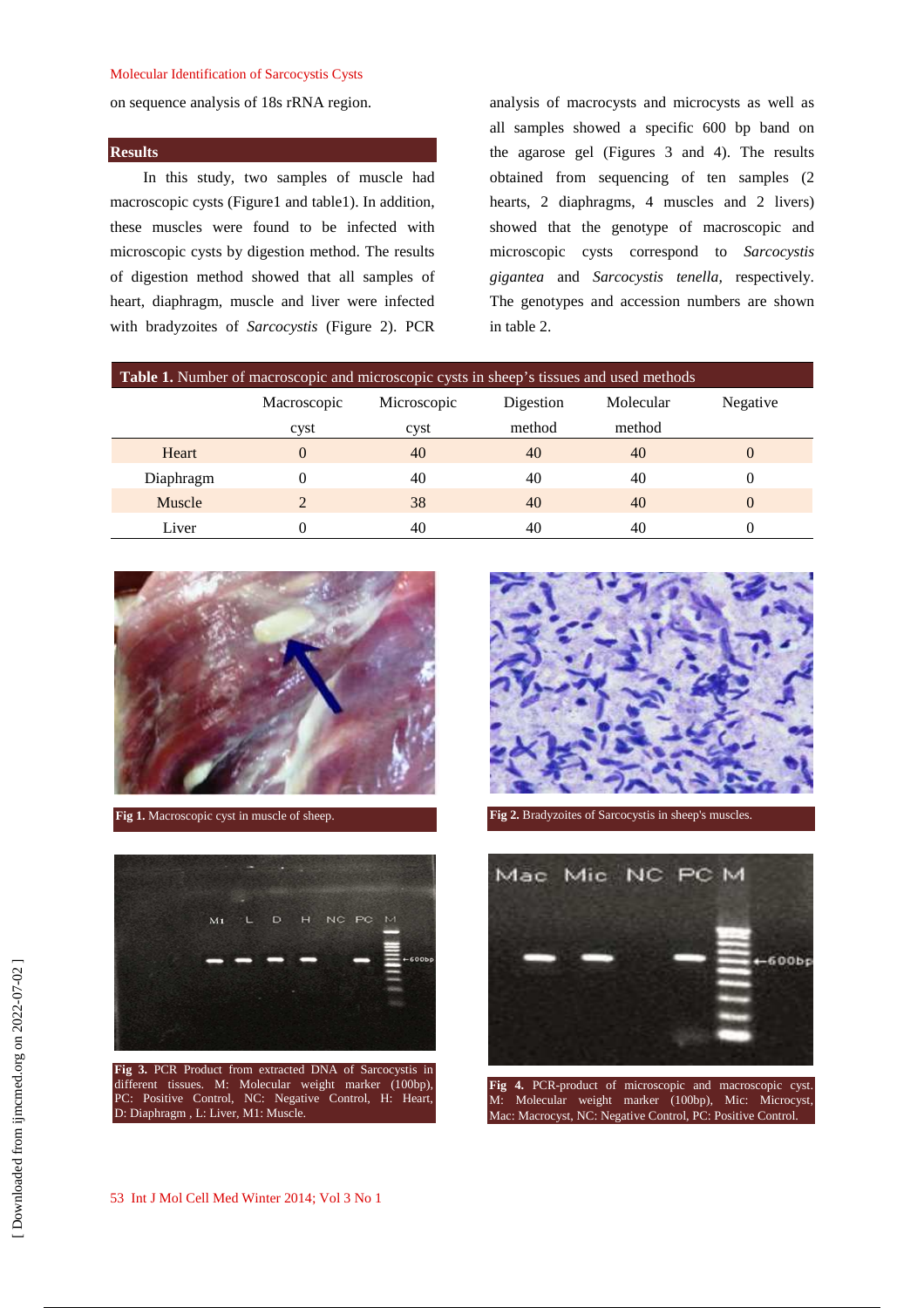| Table 2. Genotypes and accession number of macroscopic and microscopic cyst |                  |                          |                  |                  |  |  |  |
|-----------------------------------------------------------------------------|------------------|--------------------------|------------------|------------------|--|--|--|
| ID                                                                          | Macroscopic cyst | Macroscopic              | Accession number | Genotype         |  |  |  |
|                                                                             |                  | $+$ Microscopic cyst     |                  |                  |  |  |  |
| H1                                                                          |                  |                          | KF489419         | S. tenella       |  |  |  |
| H2                                                                          |                  | ۰                        | KF489427         | S. tenella       |  |  |  |
| D1                                                                          |                  |                          | KF489418         | S. tenella       |  |  |  |
| D2                                                                          |                  | $\overline{\phantom{a}}$ | KF489422         | S. tenella       |  |  |  |
| M1                                                                          | $+$              | $+$                      | KF489421         | Mac: S. gigantea |  |  |  |
|                                                                             |                  |                          | KF489428         | Mic: S. tenella  |  |  |  |
| M <sub>2</sub>                                                              | $2+$             | $2+$                     | KF489425         | Mac: S. gigantea |  |  |  |
|                                                                             |                  |                          | KF489429         | Mic: S. tenella  |  |  |  |
| L1                                                                          |                  |                          | KF489420         | S. tenella       |  |  |  |
| L <sub>2</sub>                                                              |                  |                          | KF489424         | S. tenella       |  |  |  |

H: Heart**,** D: Diaphragm**,** M: Muscle, L: Liver**,** Mac: Macroscopic cyst, Mic: Microscopic cyst

# **Discussion**

This investigation showed that two muscle tissues had macroscopic cysts. Also, all samples (heart, diaphragm, muscle and liver) were infected with *Sarcocystis*spp. The studies in Iran and other parts of the world indicated that livestocks are infected with *Sarcocystis*spp (2-11, 17-19). Other studies in different provinces of Iran showed that 85%-100% of cattle and sheep had *Sarcocystis* infection (7-11, 19).

In previous studies throughout the world, species of *Sacocystis* were isolated from different animals (8-10, 14-15). DaSilva and Langoni isolated *S. tenella* from the sheep in Brazil (14). Al-Hoost et al. reported *S. moulei* from the sheep in Saudi Arabia (20). Moreover, Gjerde isolated and characterized S. grueneri from reindeer based on molecular method (15). In other studies in Iran, *Sarcocystis hominis* and *Sarcocystis cruzi* were studied in cattle (8, 16). Dalimi et al. isolated *S.gigantea* and *S. arieticanis* from the sheep by PCR-RFLP method in Qazvin province, Iran (9). Furthermore, other researchers reported *S. miescheriana* from boar (21) and *S. tenella* from sheep in Iran (10). Additionally, Mahran in Egypt using morphometric method indicated that *S. gigantea* and *S. tenella* caused macroscopic and microscopic cysts (22). Using daub smear method, Bonyadian et al. showed that 91% of cows were infected with microscopic cyst and did not have any

macroscopic cysts (23). Kargar Jahromi et al. using digestion method proved that goats had microscopic and macroscopic cysts (24). Molecular analysis was not performed in the above studies, but, the use of molecular methods in the present study showed that *S. gigantea* and *S. tenella* can cause macroscopic and microscopic cysts, respectively. The results of this investigation was in accordance with Anja and Astrid's study who reported that *S. gigantea* and *S. tenella* can cause macroscopic and microscopic cysts, respectively (1).

*S. tenella* is among the pathogenic species and can induce microscopic cysts (1). The severity of clinical symptoms caused by this species depends on the dose of ingested sporocysts and the immune system of the host (1, 25-26). *S. tenella* can lead to acute sarcocystosis in uninfected sheep (1). Nonspecific infection symptoms include fever, anorexia, tachycardia and anemia could be observed following infection. In acute sarcocystosis, central nervous system will be involved, and it can cause encephalitis and encephalomyelitis and subsequently death in sheep (27-29). In pregnant sheep, acute sarcocystosis can cause fetal death or premature birth of offspring. Chronic sarcocystosis can create economic problems due to reduced meat, milk and wool (1, 29-30). Also, Dubey reported that *S. tenella* caused symptoms such as inflammation, hepatitis and myocarditis in sheep inoculated with *S. tenella* sporocysts from canine feces (31).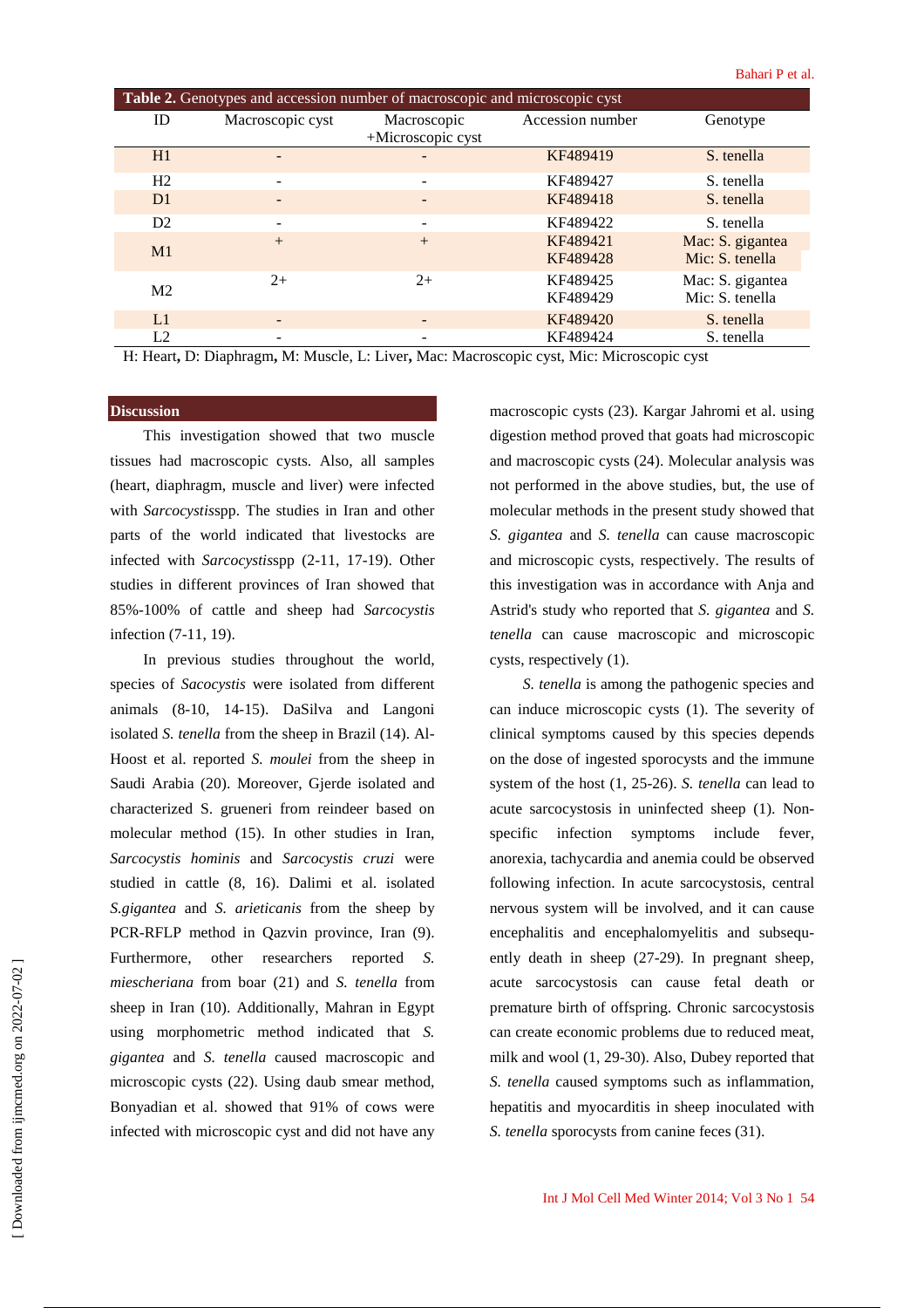#### Molecular Identification of Sarcocystis Cysts

In this study, *S. tenella* was isolated from the heart, diaphragm, muscle and liver of all tested samples. As noted above, *S. tenella* can cause severe clinical signs and dysfunction of organs in sheep, such as tachycardia and neurological disease (1). Furthermore, *Sarcocystis tenella* produces microscopic cyst which are neglected by veterinarians due to its invisible nature. Therefore, improvement of disease control and prevention strategies in sheep would be necessary.

*S.tenella* produces microscopic cyst and which are neglected by veterinarians due to its invisible nature. While *S.gigantea* which causes macroscopic cysts and is non-pathogenic are easily noted. For this reason, macroscopic cysts are removed, but, microscopic cysts do remain. Subsequently, the life cycle of *Sarcocystis tenella* is repeated and it causes enormous economical losses.

# **Acknowledgements**

We are gratefully indebted to Mr. Koroosh Arzamani, the Vector-borne Diseases Research Center and the laboratory of North Khorasan veterinary head office.

## **Conflict of interest**

The authors declared no Conflict of interests.

#### **References**

1. Heckeroth AR, Tenter AM. Comparison of immunological and molecular methods for the diagnosis of infections with pathogenic Sarcocystis species in sheep. Tokai J Exp Clin Med 1998;23:293-302.

2. Pereira A, Bermejo M. Prevalence of Sarcocystis cysts in pigs and sheep in Spain. Vet Parasitol 1988;27:353-5.

3. Pena HF, Ogassawara S, Sinhorini IL. Occurrence of cattle Sarcocystis species in raw kibbe from Arabian food establishments in the city of Sao Paulo, Brazil, and experimental transmission to humans. J Parasitol 2001;87:1459-65.

4. More G, Abrahamovich P, Jurado S, et al. Prevalence of Sarcocystis spp. in Argentinean cattle. Vet Parasitol  $2011 \cdot 177 \cdot 162 - 5$ 

5. Britt DP, Baker JR. Causes of death and illness in the native sheep of North Ronaldsay, Orkney. I. Adult sheep. Br Vet J

1990;146:129-42.

6. Woldemeskel M, Gebreab F. Prevalence of sarcocysts in livestock of northwest Ethiopia. Zentralbl Veterinarmed B 1996;43:55-8.

7. Oryan A, Ahmadi N, Mousavi SM. Prevalence, biology, and distribution pattern of Sarcocystis infection in water buffalo (Bubalus bubalis) in Iran. Trop Anim Health Prod 2010;42:1513-8.

8. Nourani H, Matin S, Nouri A, et al. Prevalence of thin-walled Sarcocystis cruzi and thick-walled Sarcocystis hirsuta or Sarcocystis hominis from cattle in Iran. Trop Anim Health Prod  $2010:42:1225$ -7

9. Dalimi Asl AH, Mutamedi G, Paykari H, et al. Detection of Sarcocystis spp. of slaughtered sheep in Gazvin Ziaran slaughter house by molecular assay. Journal of modarres Medical Science 2008;11:65-72. [In Persian]

10. Shahbazi A, Falah S, Khanmohamadi M, et al. Identification of Sarcocystis tenella and Sarcocystis articanis from slaughtered sheep using PCR-RFLP in Tabriz province. Journal of pathobiology 2013;10:959-64. [In Persian]

11. Valinezhad A, Oryan A, Ahmadi N. Sarcocystis and its complications in camels (Camelus dromedarius) of eastern provinces of Iran. Korean J Parasitol 2008;46:229-34.

12. Nourollahi Fard SR, Asghari M, Nouri F. Survey of Sarcocystis infection in slaughtered cattle in Kerman, Iran. Trop Anim Health Prod 2009;41:1633-6.

13. Hamidinejat H, Razi Jalali MH, Nabavi L. Survey on Sarcocystis Infection in Slaughtered Cattle in South-West of Iran, Emphasized on Evaluation of Muscle Squash in Comparison with Digestion Method. J Animal Vet Advances 2010;9:1724-6.

14. da Silva RC, Su C, Langoni H. First identification of Sarcocystis tenella (Railliet, 1886) Moule, 1886 (Protozoa: Apicomplexa) by PCR in naturally infected sheep from Brazil. Vet Parasitol 2009;165:332-6.

15. Gjerde M. Ultrastructure of the cysts of Sarcocystis grueneri from cardiac muscle of reindeer (Rangifertarandustarandus). Z Parasitenkd 1985;71:189-98.

16. Kalantari N, Bayani M, Ghaffari S. Sarcocystis cruzi: First molecular identification from cattle in Iran. Int J Mol Cell Med 2013;2:125-30.

17. Hamidinejat H, Hekmatimoghaddam SH, Jafari H, et al.